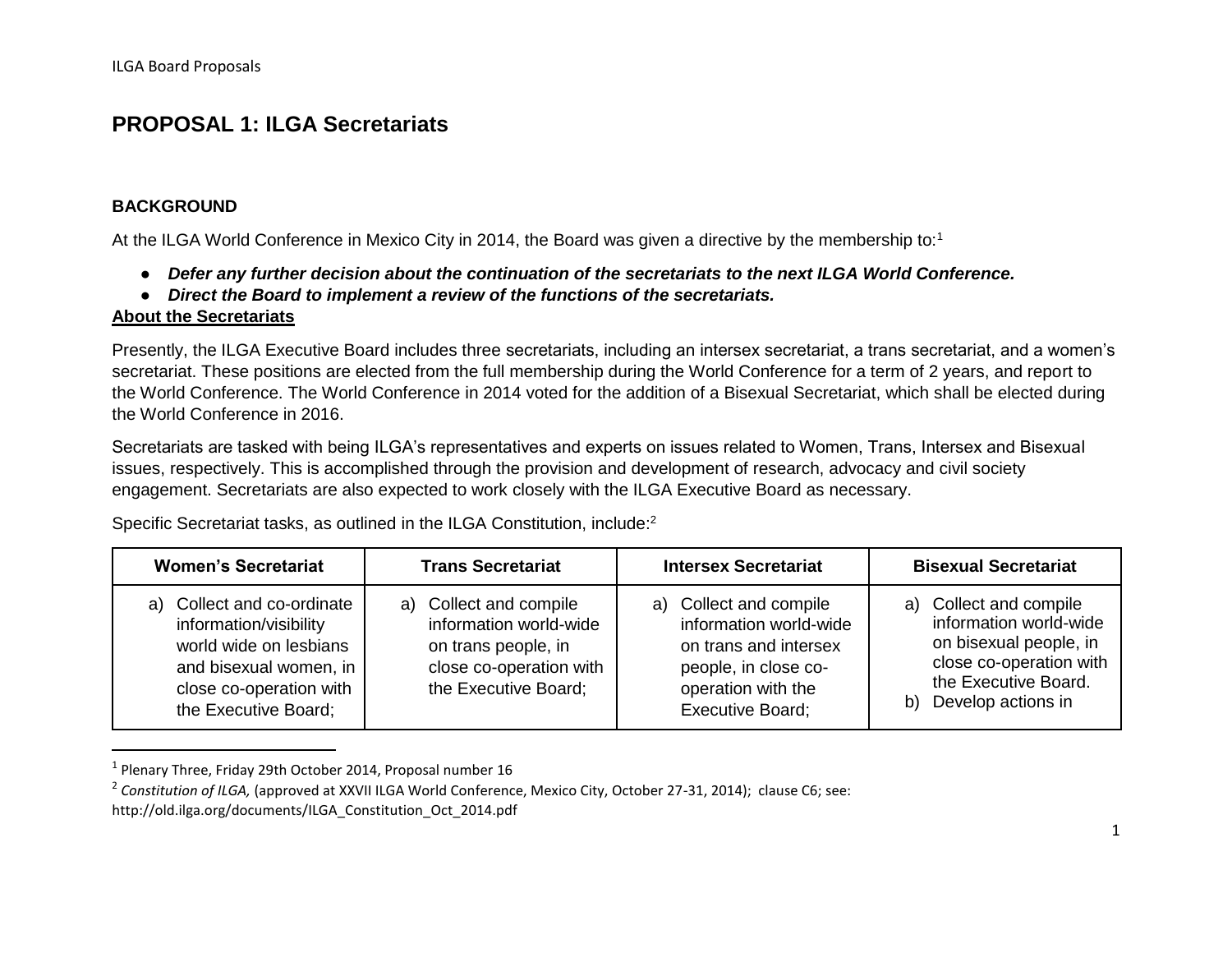| Initiate articles world<br>b)<br>wide on women's<br>issues for ILGA<br>publications;<br>Attend relevant<br>$\mathbf{C}$<br>conferences within and<br>outside ILGA and make<br>policy inputs to | Develop actions in<br>b)<br>order to highlight trans<br>issues;<br>Initiate and request<br>$\mathbf{C}$<br>articles world wide on<br>trans issues for ILGA<br>publications;<br>Attend relevant<br>d)                                        | Develop actions in<br>b)<br>order to highlight<br>intersex issues;<br>Initiate and request<br>C)<br>articles world wide on<br>intersex issues for<br>ILGA publications;<br>Attend relevant<br>d)                     | order to highlight<br><b>Bisexual issues</b><br>Initiate and request<br>$\mathsf{C}$<br>articles world wide on<br>bisexual issues for<br>ILGA publications.<br>Co-ordinate and<br>d)<br>arrange bisexual<br>caucuses and |
|------------------------------------------------------------------------------------------------------------------------------------------------------------------------------------------------|---------------------------------------------------------------------------------------------------------------------------------------------------------------------------------------------------------------------------------------------|----------------------------------------------------------------------------------------------------------------------------------------------------------------------------------------------------------------------|--------------------------------------------------------------------------------------------------------------------------------------------------------------------------------------------------------------------------|
| international<br>organizations and<br>agencies;<br>Co-operate with other<br>d)<br>international women's                                                                                        | conferences within and<br>outside ILGA and make<br>policy inputs to<br>international<br>organizations and                                                                                                                                   | conferences within and<br>outside ILGA and make<br>policy inputs to<br>international<br>organizations and                                                                                                            | workshops to create a<br>wide dialogue and with<br>the Organizer of the<br>World Conference.<br>Attend relevant<br>e)                                                                                                    |
| organisations;<br>Co-ordinate and<br>e)<br>arrange women's<br>caucuses and<br>workshops in co-<br>operation with the                                                                           | agencies;<br>Co-operate with other<br>e)<br>international<br>organizations on LGBTI<br>rights and gender<br>identity issues;                                                                                                                | agencies;<br>Co-operate with other<br>e)<br>international<br>organizations on LGBTI<br>rights and bodily<br>diversity issues;                                                                                        | conferences within and<br>outside ILGA and make<br>policy inputs to<br>international<br>organizations and<br>agencies.                                                                                                   |
| group planning for a<br><b>World Conference;</b><br>Carry out tasks<br>f<br>allocated to it by ILGA<br><b>World Conferences</b>                                                                | Co-ordinate and<br>f<br>arrange trans caucuses<br>and workshops in co-<br>operation with the<br>group planning for a<br><b>World Conference;</b><br>Carry out tasks<br>$\mathsf{q}$<br>allocated to it by ILGA<br><b>World Conferences:</b> | Co-ordinate and<br>f<br>arrange intersex<br>caucuses and<br>workshops in co-<br>operation with the<br>group planning for a<br><b>World Conference;</b><br>Carry out tasks<br>$\mathbf{q}$<br>allocated to it by ILGA | f<br>Co-operate with other<br>international<br>organizations on rights<br>and sexuality.<br>Carry out tasks<br>$\mathfrak{g}$ )<br>allocated to it by ILGA<br>World Conference.                                          |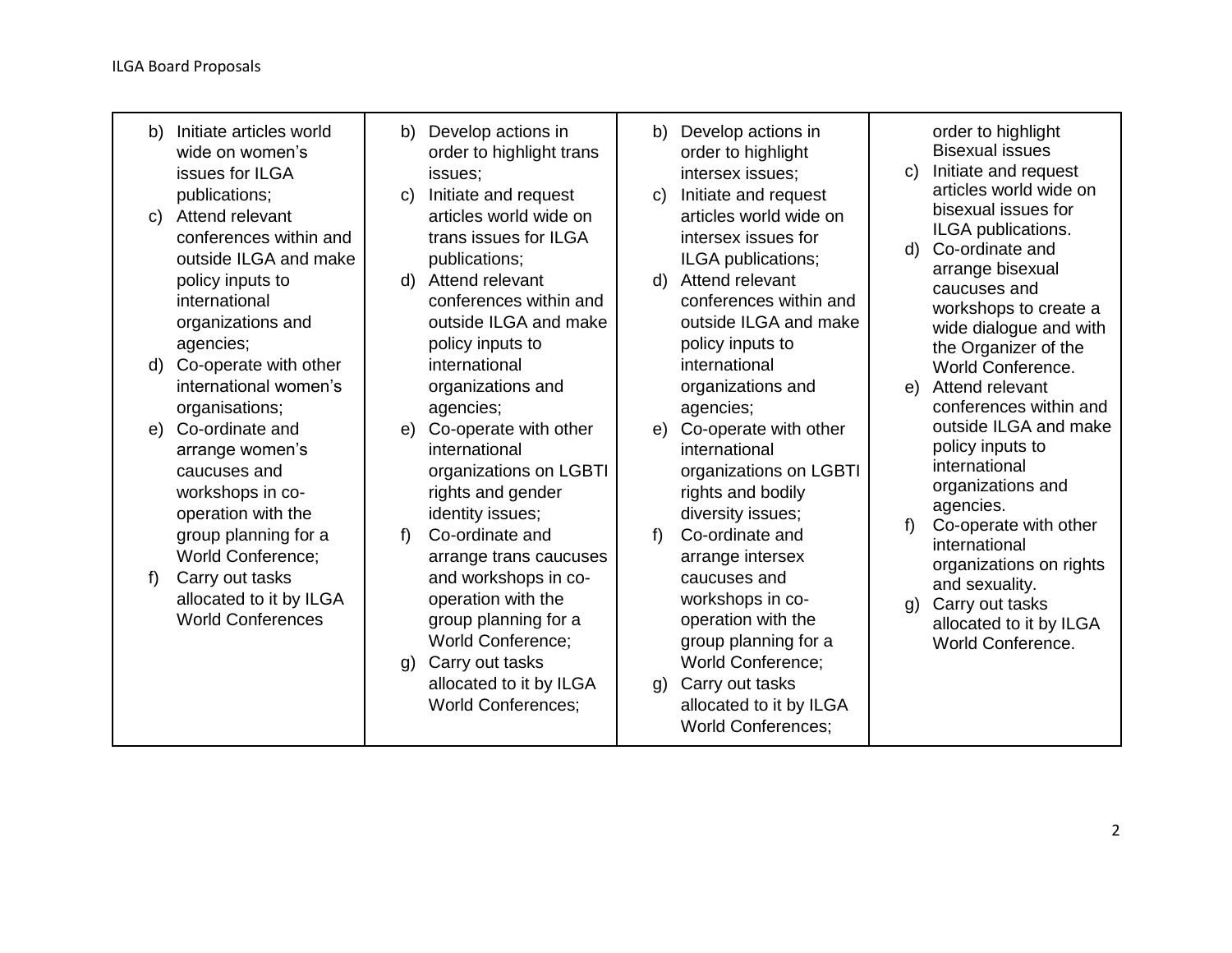#### **Members' Survey**

A survey was sent out to members to get feedback regarding the future direction of the Secretariats. Out of over 1200 members, only 43 replies were received. (In Question 5, respondents could select more than one answer.)

| <b>Questions</b>                                                                                                                                                                                                                                          |           | <b>Responses</b> |  |
|-----------------------------------------------------------------------------------------------------------------------------------------------------------------------------------------------------------------------------------------------------------|-----------|------------------|--|
|                                                                                                                                                                                                                                                           | <b>No</b> | <b>Yes</b>       |  |
| 1. Are you aware of what the Secretariats do?                                                                                                                                                                                                             | 16        | 23               |  |
| 2. Do you believe the Secretariats are effective? If yes, please explain.                                                                                                                                                                                 | 15        | 27               |  |
| 3. Do you think the Secretariats are a good use of ILGA's resources?                                                                                                                                                                                      | 15        | 26               |  |
| 4. Would you support replacing ILGA's Secretariats?                                                                                                                                                                                                       |           | 25               |  |
| 5. If yes, would you support allocating Secretariat funding to:                                                                                                                                                                                           |           |                  |  |
| a) Strengthening ILGA's head office to assist global human rights monitoring and advocacy?<br>14<br>(eg – through deeper engagement with UN bodies)                                                                                                       |           |                  |  |
| Develop and launch advisory Working Groups on specific thematic issues (eg – the politics<br>b)<br>of homophobia, strengthening transgender rights at the UN)                                                                                             |           | 20               |  |
| c) Create scholarship program for ILGA members to attend and speak on issues relevant to<br>their constituencies at multinational forums, such as the UN, Organization of American States<br>(OAS), or the Association of Southeast Asian Nations (ASEAN) |           | 24               |  |

The Executive Board discussed the World Conference recommendations and the survey outcome, and is proposing the following.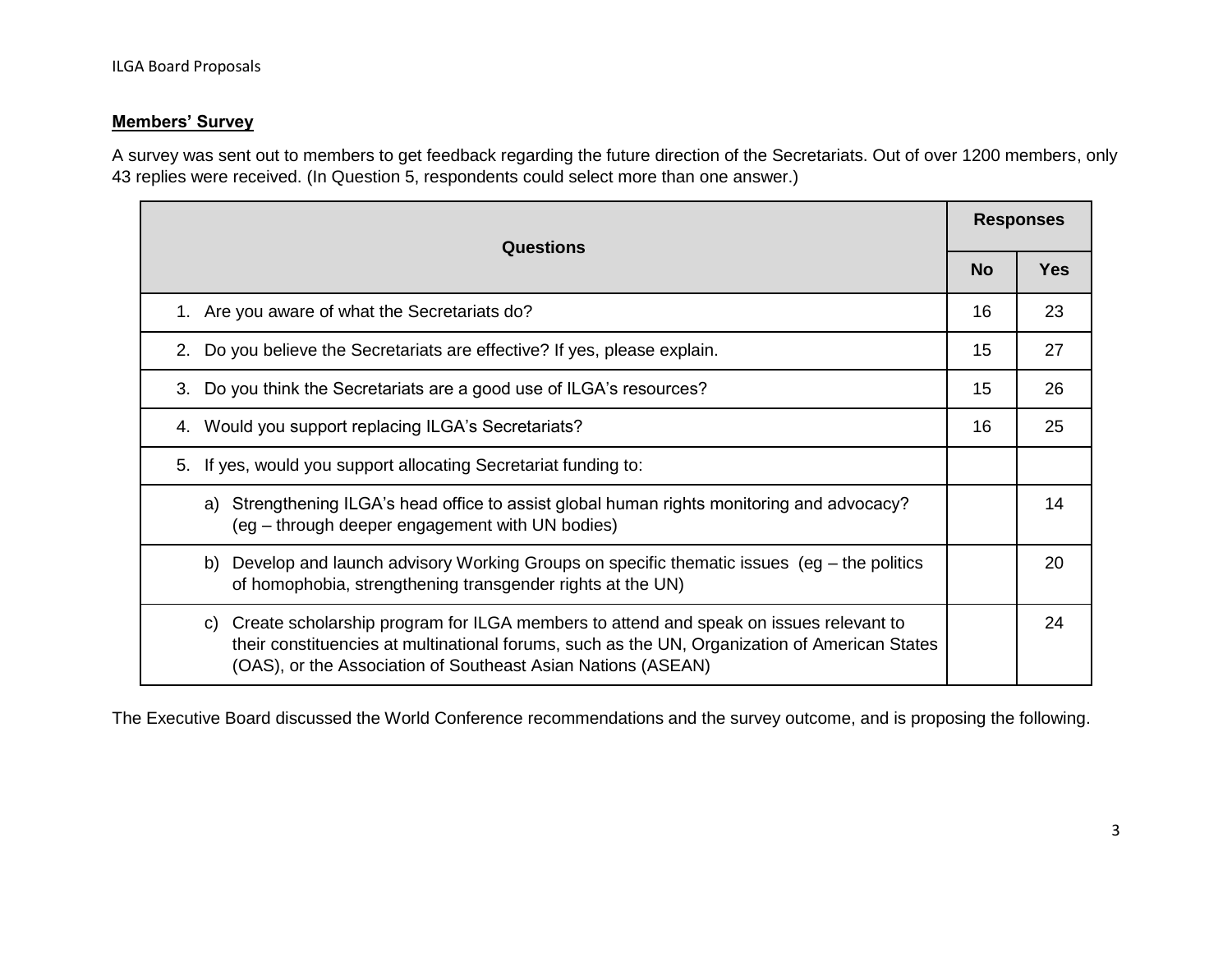#### **PROPOSAL BY THE ILGA BOARD**

The ILGA Board recognises

- the importance of representation of women, trans, intersex and bisexual people and issues on the Board and across all ILGA work, and
- that LGBTI people live at the intersections of several identities, experiences and contexts.

Addressing the limitations of the current Secretariats' structure and the very low response rate of the members' survey, the ILGA Board has decided to look at ways to strengthening ILGA's Head Office to assist global human rights monitoring and advocacy, and develop and launch advisory Working Groups / Committees on specific thematic issues.

The Board believes this is best done through strengthening ILGA's funding and organisational capacity by increasing the number of staff members who can support the proposed new structure.

The ILGA Board proposes that the Secretariats be replaced with new processes that will allow increased representation.

In summary, the Board is proposing that:

- The current structure of the Secretariats be replaced.
- The World Conference elects five (5) representatives to chair **Working Committees** one for each Women, Trans, Intersex, Bisexual and Youth. All representatives should be coming from ILGA member organisations.
- Regional Boards appoint one representative from the region to each committee.
- The Working Committees report to the Executive Board.
- Working Committees are supported by dedicated staff person from the ILGA office.
- This structure shall be reviewed and evaluated in (to be agreed) number of years, so as to determine its efficacy and impact.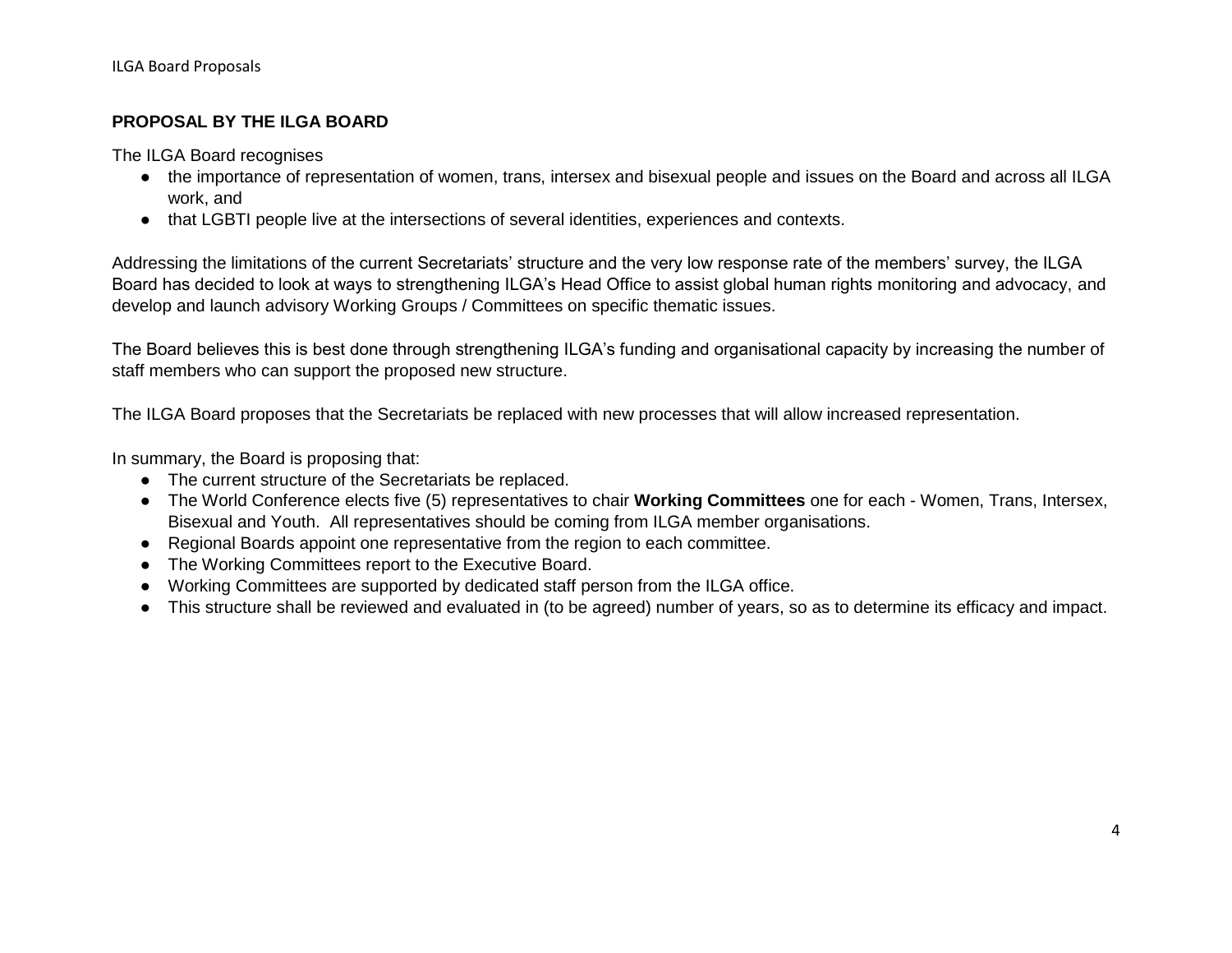### **PROPOSAL BC1 (PROPOSED WORDING FOR THE ILGA CONSTITUTION)**

|        | <b>Current Wording</b>                                                                                                                                                                                                                                                                                                                                                                                                                                                                                                                                                                                                                                                                       |        | Wording proposed by the ILGA Board                                                                                                                                                                                                                                                                                                                                                                                                                                                                                                                                                                     |
|--------|----------------------------------------------------------------------------------------------------------------------------------------------------------------------------------------------------------------------------------------------------------------------------------------------------------------------------------------------------------------------------------------------------------------------------------------------------------------------------------------------------------------------------------------------------------------------------------------------------------------------------------------------------------------------------------------------|--------|--------------------------------------------------------------------------------------------------------------------------------------------------------------------------------------------------------------------------------------------------------------------------------------------------------------------------------------------------------------------------------------------------------------------------------------------------------------------------------------------------------------------------------------------------------------------------------------------------------|
|        |                                                                                                                                                                                                                                                                                                                                                                                                                                                                                                                                                                                                                                                                                              |        | Remove the current text under C6 of the<br>Constitution and replace with the following:                                                                                                                                                                                                                                                                                                                                                                                                                                                                                                                |
| C6     | <b>SECRETARIATS</b>                                                                                                                                                                                                                                                                                                                                                                                                                                                                                                                                                                                                                                                                          | C6     | <b>WORKING COMMITTEES</b>                                                                                                                                                                                                                                                                                                                                                                                                                                                                                                                                                                              |
| C6.1   | <b>WOMEN'S SECRETARIAT</b>                                                                                                                                                                                                                                                                                                                                                                                                                                                                                                                                                                                                                                                                   | C6.1   | <b>WOMEN'S COMMITTEE</b>                                                                                                                                                                                                                                                                                                                                                                                                                                                                                                                                                                               |
| C6.1.1 | The World Conference shall elect a Women's<br>Secretariat from the full members.                                                                                                                                                                                                                                                                                                                                                                                                                                                                                                                                                                                                             | C6.1.1 | The World Conference shall elect a person<br>identifying as a woman to chair the Women's<br>Committee and be a member of the World Board                                                                                                                                                                                                                                                                                                                                                                                                                                                               |
|        |                                                                                                                                                                                                                                                                                                                                                                                                                                                                                                                                                                                                                                                                                              | C6.1.2 | Each regional board shall appoint a person<br>identifying as a woman to sit on the Women's<br>Committee.                                                                                                                                                                                                                                                                                                                                                                                                                                                                                               |
| C6.1.2 | It is the responsibility of the Women's Secretariat to:<br>a) Collect and co-ordinate information/visibility world<br>wide on lesbians and bisexual women, in close co-<br>operation with the Executive Board;<br>b) Initiate articles world wide on women's issues for<br>ILGA publications;<br>c) Attend relevant conferences within and outside<br>ILGA and make policy inputs to international<br>organisations and agencies;<br>d) Co-operate with other international women's<br>organisations;<br>e) Co-ordinate and arrange women's caucuses and<br>workshops in co-operation with the group planning for<br>a World Conference;<br>f) Carry out tasks allocated to it by ILGA World | C6.1.3 | It is the responsibility of the Chair of the Women's<br>Committee to:<br>a) To chair and coordinate the work of the<br>Committee<br>b) Collect and co-ordinate information/visibility<br>worldwide on lesbians and bisexual<br>women, in close co-operation with the<br><b>Executive Board;</b><br>Initiate articles world wide on women's<br>$\mathbf{C}$<br>issues for ILGA publications;<br>d) Attend relevant conferences within and<br>outside ILGA and make policy inputs to<br>international organisations and agencies;<br>Co-operate with other international<br>e)<br>women's organisations; |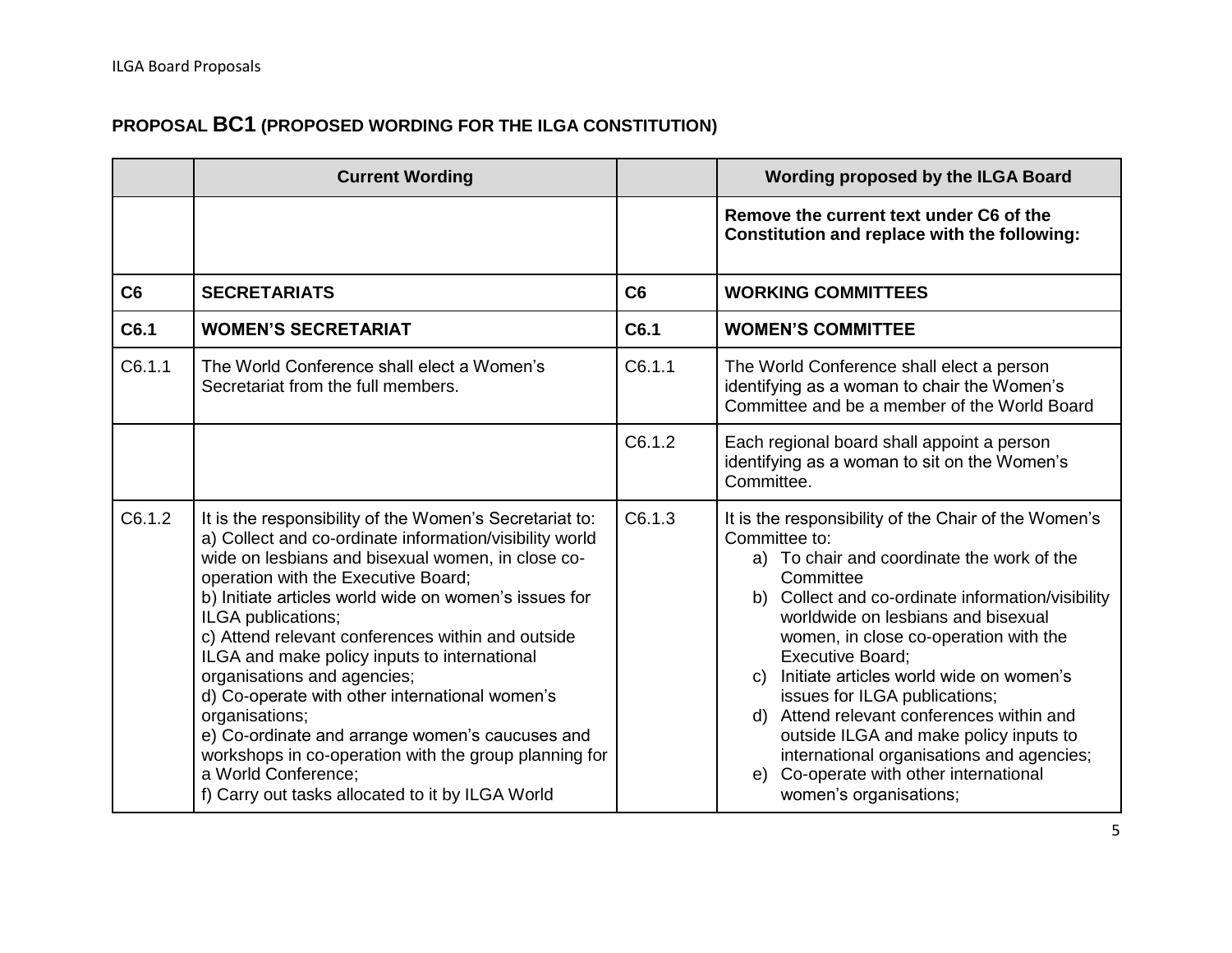ILGA Board Proposals

|        | Conferences.                                                                   |        | f) Co-ordinate and arrange women's<br>caucuses and workshops in co-operation<br>with the group planning for a World<br>Conference;<br>g) Carry out tasks allocated to it by ILGA<br><b>World Conferences.</b> |
|--------|--------------------------------------------------------------------------------|--------|---------------------------------------------------------------------------------------------------------------------------------------------------------------------------------------------------------------|
| C6.2   | <b>TRANS SECRETARIAT</b>                                                       | C6.2   | <b>TRANS COMMITTEE</b>                                                                                                                                                                                        |
| C6.2.1 | The World Conference shall elect a Trans Secretariat<br>from the full members. | C6.2.1 | The World Conference shall elect a person<br>identifying as trans to chair the Trans Committee<br>and be a member of the World Board                                                                          |
|        |                                                                                | C6.2.2 | Each regional board shall appoint a person<br>identifying as trans to sit on the Trans Committee                                                                                                              |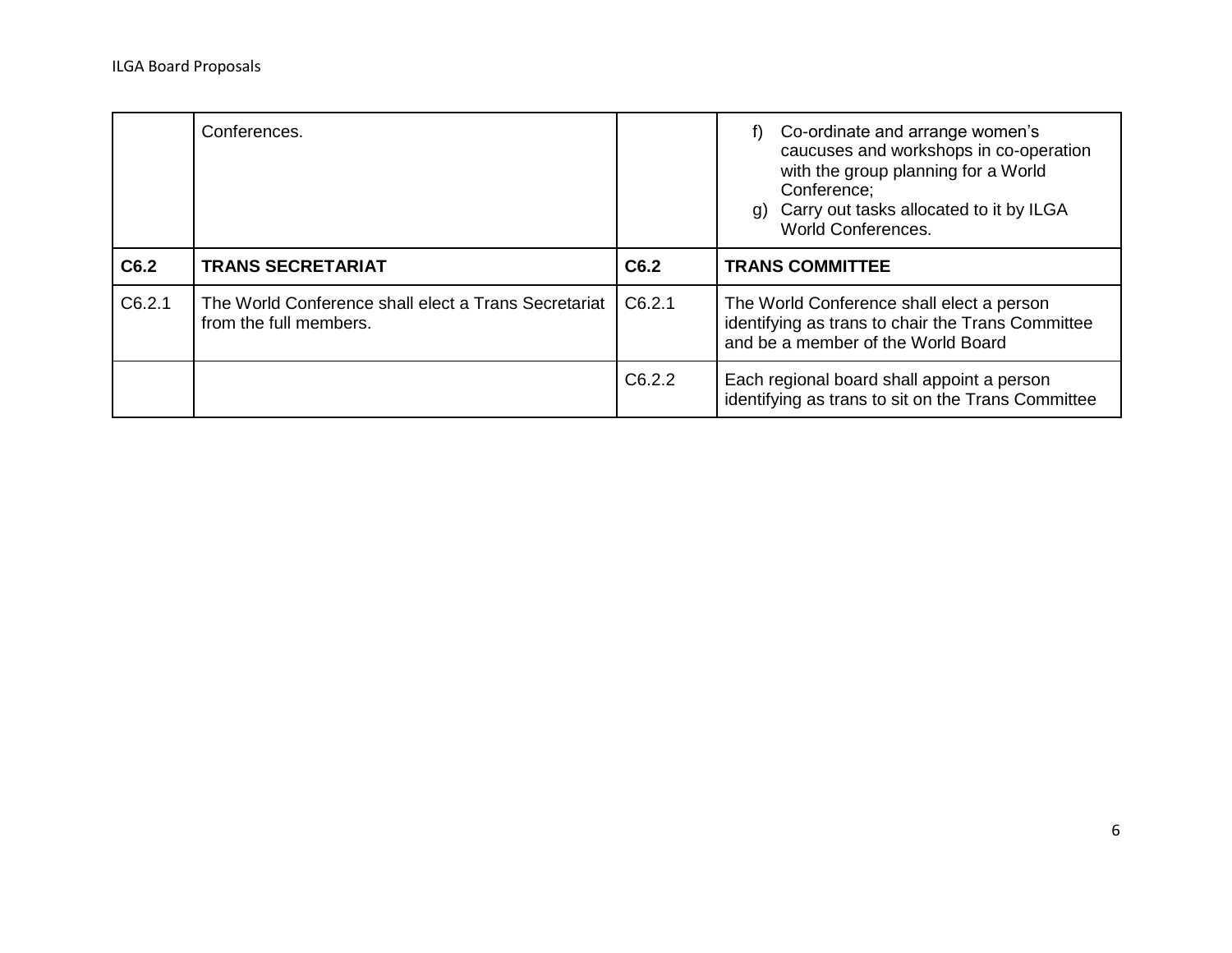| C6.2.2  | It is the responsibility of the Trans Secretariat to:<br>a) Collect and compile information world-wide on<br>trans people, in close cooperation with the Executive<br>Board;<br>b) Develop actions in order to highlight trans issues;<br>c) Initiate and request articles world wide on trans<br>issues for ILGA publications;<br>d) Attend relevant conferences within and outside<br>ILGA and make policy inputs to international<br>organizations and agencies;<br>e) Co-operate with other international organizations<br>on LGBTI rights and gender identity issues<br>f) Co-ordinate and arrange trans caucuses and<br>workshops in co-operation with the group planning for<br>a World Conference:<br>g) Carry out tasks allocated to it by ILGA World<br>Conferences | C6.2.3  | It is the responsibility of the Chair of the Trans<br>Committee to:<br>a) To chair and coordinate the work of the<br>Committee<br>b) Collect and co-ordinate information/visibility<br>worldwide on trans issues, in close co-<br>operation with the Executive Board;<br>c) Initiate articles world wide on trans issues<br>for ILGA publications;<br>d) Attend relevant conferences within and<br>outside ILGA and make policy inputs to<br>international organisations and agencies;<br>Co-operate with other international trans<br>e)<br>organisations;<br>Co-ordinate and arrange trans caucuses<br>$f$ )<br>and workshops in co-operation with the<br>group planning for a World Conference;<br>g) Carry out tasks allocated to it by ILGA<br><b>World Conferences.</b> |
|---------|-------------------------------------------------------------------------------------------------------------------------------------------------------------------------------------------------------------------------------------------------------------------------------------------------------------------------------------------------------------------------------------------------------------------------------------------------------------------------------------------------------------------------------------------------------------------------------------------------------------------------------------------------------------------------------------------------------------------------------------------------------------------------------|---------|-------------------------------------------------------------------------------------------------------------------------------------------------------------------------------------------------------------------------------------------------------------------------------------------------------------------------------------------------------------------------------------------------------------------------------------------------------------------------------------------------------------------------------------------------------------------------------------------------------------------------------------------------------------------------------------------------------------------------------------------------------------------------------|
| C6.3    | <b>INTERSEX SECRETARIAT</b>                                                                                                                                                                                                                                                                                                                                                                                                                                                                                                                                                                                                                                                                                                                                                   | C6.3.   | <b>INTERSEX SECRETARIAT</b>                                                                                                                                                                                                                                                                                                                                                                                                                                                                                                                                                                                                                                                                                                                                                   |
| C6.3.1  | The World Conference shall elect a Intersex<br>Secretariat from the full members                                                                                                                                                                                                                                                                                                                                                                                                                                                                                                                                                                                                                                                                                              | C.6.3.1 | The World Conference shall elect an intersex<br>person to chair the Intersex Committee and be a<br>member of the World Board.                                                                                                                                                                                                                                                                                                                                                                                                                                                                                                                                                                                                                                                 |
|         |                                                                                                                                                                                                                                                                                                                                                                                                                                                                                                                                                                                                                                                                                                                                                                               | C.6.3.2 | Each regional board shall appoint an intersex<br>person to sit on the Intersex Committee                                                                                                                                                                                                                                                                                                                                                                                                                                                                                                                                                                                                                                                                                      |
| C6.3.21 | It is the responsibility of the Intersex Secretariat to:<br>a) Collect and compile information world-wide on<br>trans and intersex people, in close co-operation with<br>the Executive Board;                                                                                                                                                                                                                                                                                                                                                                                                                                                                                                                                                                                 | C6.3.3  | It is the responsibility of the Chair of the Intersex<br>Committee to:<br>a) To chair and coordinate the work of the<br>Committee                                                                                                                                                                                                                                                                                                                                                                                                                                                                                                                                                                                                                                             |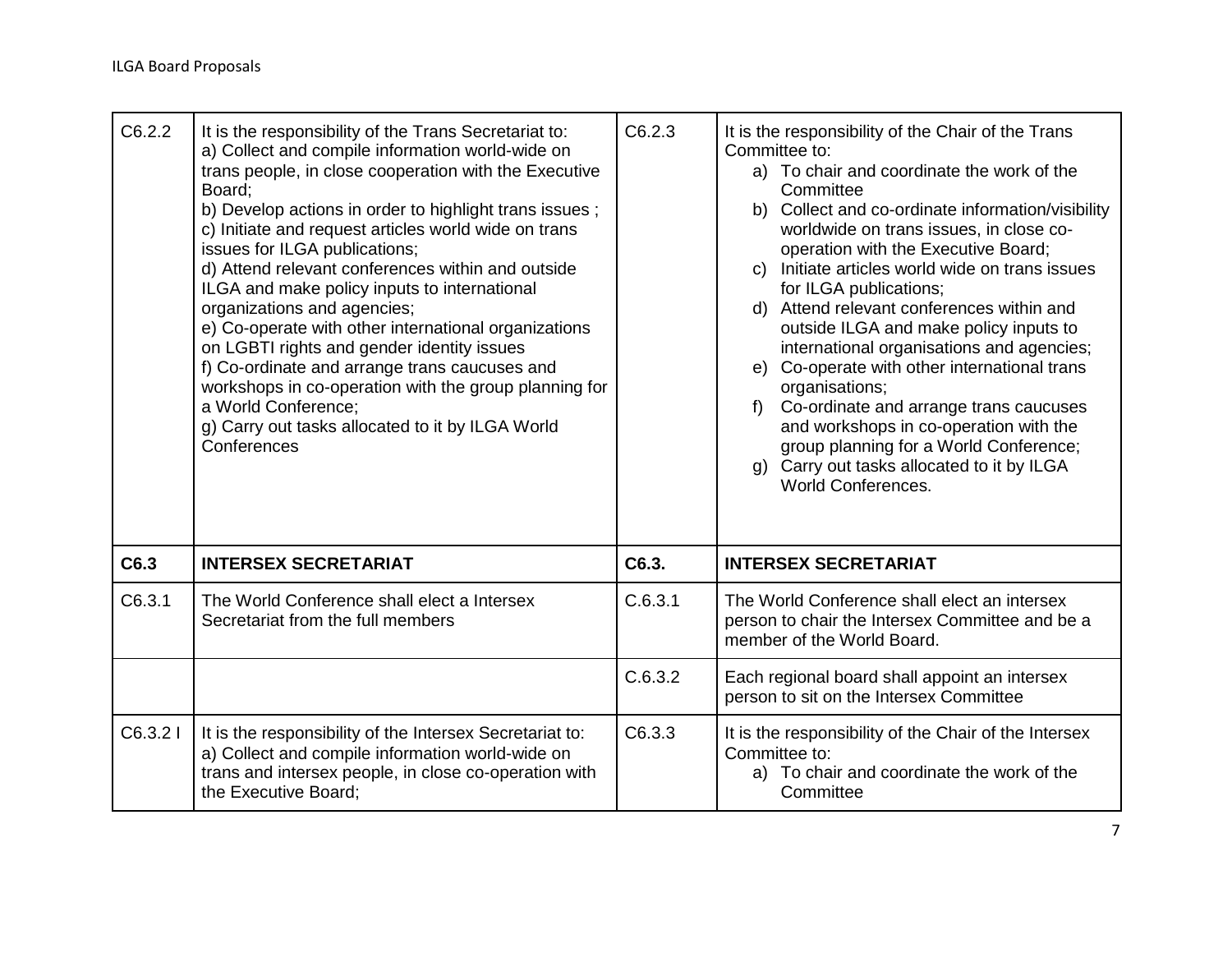|        | b) Develop actions in order to highlight intersex<br>issues ;<br>c) Initiate and request articles world wide on intersex<br>issues for ILGA publications;<br>d) Attend relevant conferences within and outside<br>ILGA and make policy inputs to international<br>organizations and agencies;<br>e) Co-operate with other international organizations<br>on LGBTI rights and bodily diversity issues<br>f) Co-ordinate and arrange intersex caucuses and<br>workshops in co-operation with the group planning for<br>a World Conference;<br>g) Carry out tasks allocated to it by ILGA World<br>Conferences. |         | b) Collect and co-ordinate information/visibility<br>worldwide on Intersex issues, in close co-<br>operation with the Executive Board;<br>c) Initiate articles world wide on intersex<br>issues for ILGA publications;<br>d) Attend relevant conferences within and<br>outside ILGA and make policy inputs to<br>international organisations and agencies;<br>e) Co-operate with other international Intersex<br>organisations;<br>Co-ordinate and arrange intersex caucuses<br>f<br>and workshops in co-operation with the<br>group planning for a World Conference;<br>g) Carry out tasks allocated to it by ILGA<br><b>World Conferences.</b> |
|--------|--------------------------------------------------------------------------------------------------------------------------------------------------------------------------------------------------------------------------------------------------------------------------------------------------------------------------------------------------------------------------------------------------------------------------------------------------------------------------------------------------------------------------------------------------------------------------------------------------------------|---------|--------------------------------------------------------------------------------------------------------------------------------------------------------------------------------------------------------------------------------------------------------------------------------------------------------------------------------------------------------------------------------------------------------------------------------------------------------------------------------------------------------------------------------------------------------------------------------------------------------------------------------------------------|
| C6.4   | <b>BISEXUAL SECRETARIAT</b>                                                                                                                                                                                                                                                                                                                                                                                                                                                                                                                                                                                  | C.6.4   | <b>BISEXUAL COMMITTEE</b>                                                                                                                                                                                                                                                                                                                                                                                                                                                                                                                                                                                                                        |
| C6.4.1 | The World Conference will elect a Bisexual<br>Secretariat from the full members.                                                                                                                                                                                                                                                                                                                                                                                                                                                                                                                             | C6.4.1  | The World Conference shall elect a person<br>identifying as bixeual to chair the Bisexual<br>Committee and be a member of the World Board                                                                                                                                                                                                                                                                                                                                                                                                                                                                                                        |
|        |                                                                                                                                                                                                                                                                                                                                                                                                                                                                                                                                                                                                              | C.6.3.2 | Each regional board shall appoint a person<br>identifying as Bisexual to sit on the Bisexual<br>Committee                                                                                                                                                                                                                                                                                                                                                                                                                                                                                                                                        |
| C6.4.2 | It is the responsibility of the Bisexual Secretariat to:<br>a) Collect and compile information world-wide on<br>bisexual people, in close co-operation with the<br><b>Executive Board.</b><br>b) Develop actions in order to highlight Bisexual<br>issues<br>c) Initiate and request articles world wide on bisexual<br>issues for ILGA publications.<br>d) Co-ordinate and arrange bisexual caucuses and                                                                                                                                                                                                    | C6.4.3  | It is the responsibility of the Chair of the Bisexual<br>Committee to:<br>a) To chair and coordinate the work of the<br>Committee<br>b) Collect and co-ordinate information/visibility<br>worldwide on bisexual issues, in close co-<br>operation with the Executive Board;<br>c) Initiate articles world wide on bisexual<br>issues for ILGA publications;                                                                                                                                                                                                                                                                                      |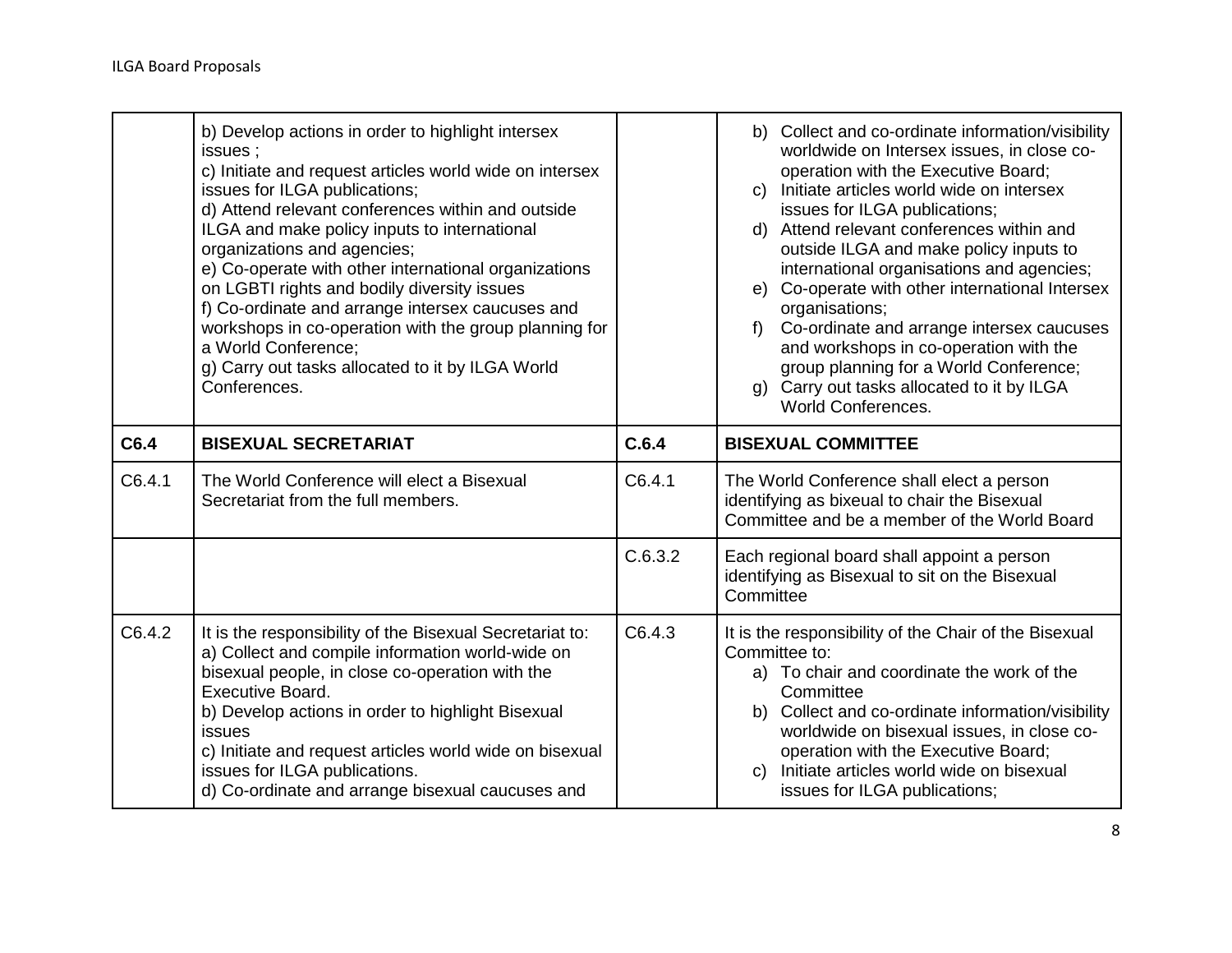| workshops to create a wide dialogue and with the<br>Organizer of the World Conference.<br>e) Attend relevant conferences within and outside<br>ILGA and make policy inputs to international<br>organizations and agencies.<br>f) Co-operate with other international organizations<br>on rights and sexuality.<br>g) Carry out tasks allocated to it by ILGA World<br>Conference. |         | d) Attend relevant conferences within and<br>outside ILGA and make policy inputs to<br>international organisations and agencies;<br>e) Co-operate with other international bisexual<br>organisations;<br>f) Co-ordinate and arrange bisexual caucuses<br>and workshops in co-operation with the<br>group planning for a World Conference;<br>g) Carry out tasks allocated to it by ILGA<br><b>World Conferences.</b>                                                                                                                         |
|-----------------------------------------------------------------------------------------------------------------------------------------------------------------------------------------------------------------------------------------------------------------------------------------------------------------------------------------------------------------------------------|---------|----------------------------------------------------------------------------------------------------------------------------------------------------------------------------------------------------------------------------------------------------------------------------------------------------------------------------------------------------------------------------------------------------------------------------------------------------------------------------------------------------------------------------------------------|
| <b>New Paragraph / Section</b>                                                                                                                                                                                                                                                                                                                                                    | C.6.5   | YOUTH COMMITTEE                                                                                                                                                                                                                                                                                                                                                                                                                                                                                                                              |
|                                                                                                                                                                                                                                                                                                                                                                                   | C6.5.1  | The World Conference shall elect an LGBTIQ<br>person below the age of thirty (30) to chair the<br>Youth Committee and be a member of the World<br>Board.                                                                                                                                                                                                                                                                                                                                                                                     |
|                                                                                                                                                                                                                                                                                                                                                                                   | C.6.5.2 | Each regional board shall appoint an LGBTIQ<br>person who is below the age of 30 to sit on the<br>Youth Committee.                                                                                                                                                                                                                                                                                                                                                                                                                           |
|                                                                                                                                                                                                                                                                                                                                                                                   | C6.5.3  | It is the responsibility of the Chair of the Youth<br>Committee to:<br>a) To chair and coordinate the work of the<br>Committee<br>b) Collect and co-ordinate information/visibility<br>worldwide on youth issues, in close co-<br>operation with the Executive Board;<br>c) Initiate articles world wide on bisexual<br>issues for ILGA publications;<br>Attend relevant conferences within and<br>d)<br>outside ILGA and make policy inputs to<br>international organisations and agencies;<br>e) Co-operate with other international youth |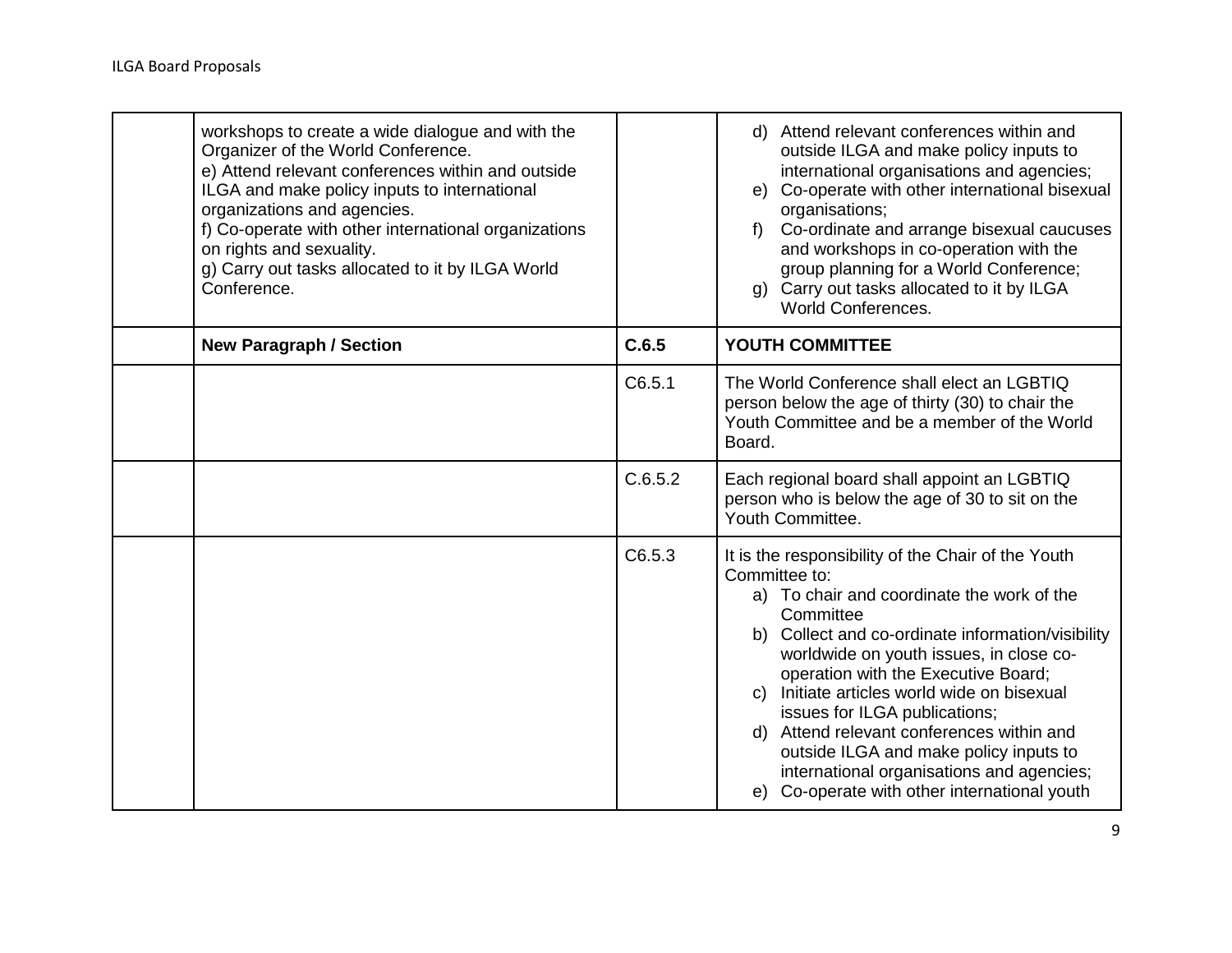| organisations;<br>Co-ordinate and arrange youth caucuses<br>f)<br>and workshops in co-operation with the<br>group planning for a World Conference;<br>g) Carry out tasks allocated to it by ILGA<br><b>World Conferences.</b> |
|-------------------------------------------------------------------------------------------------------------------------------------------------------------------------------------------------------------------------------|
|                                                                                                                                                                                                                               |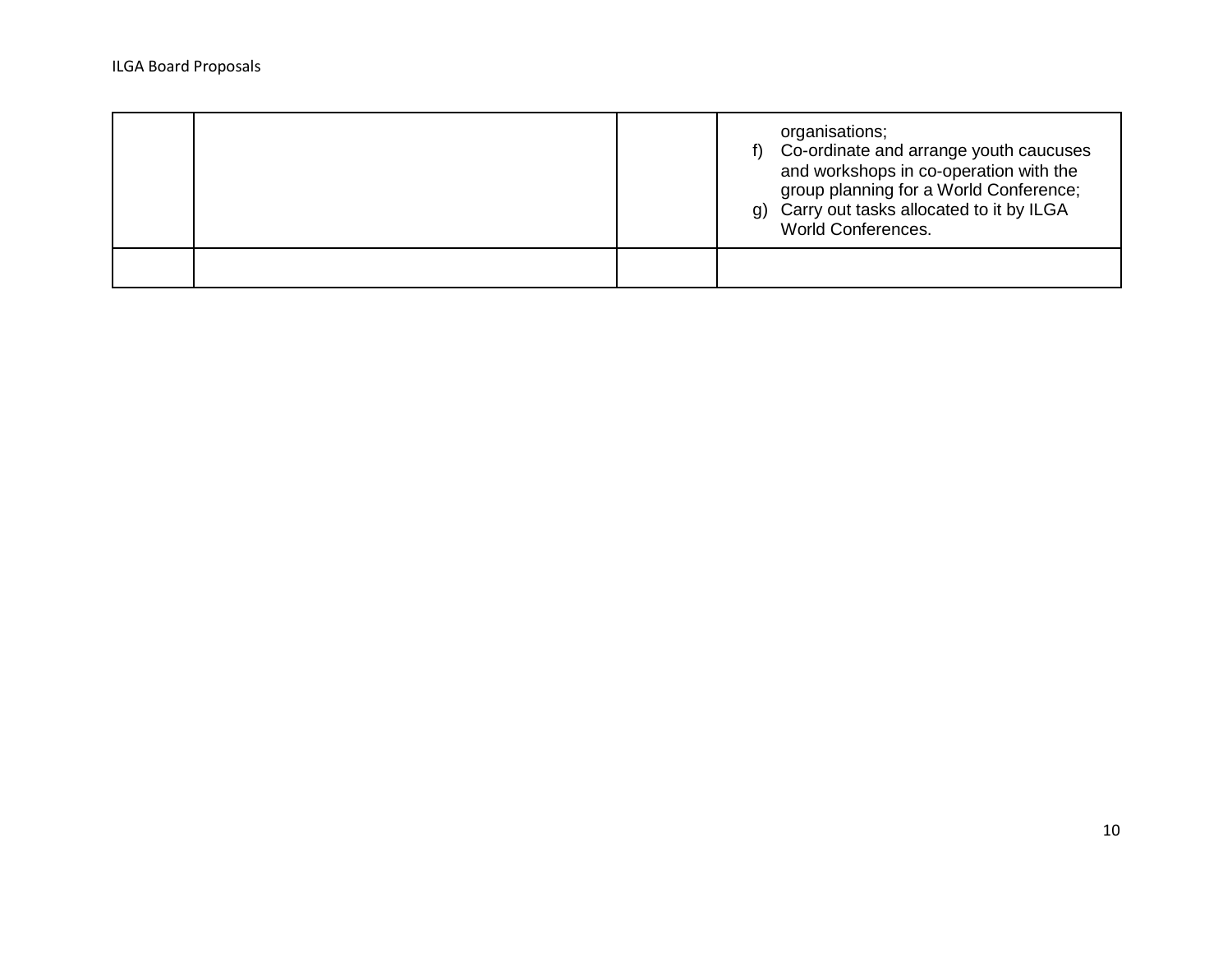# **(Cont.)**

## **BOARD PROPOSALS:**

| <b>Proposal</b><br><b>Number</b> | <b>Current Wording</b>                                                                                                                                                                                                                                                | Wording proposed by the ILGA Board                                                                                                                                                                                                                                                                                                                                       |
|----------------------------------|-----------------------------------------------------------------------------------------------------------------------------------------------------------------------------------------------------------------------------------------------------------------------|--------------------------------------------------------------------------------------------------------------------------------------------------------------------------------------------------------------------------------------------------------------------------------------------------------------------------------------------------------------------------|
| BC <sub>2</sub>                  | <b>C1 PREAMBLE</b><br>Article C1.3 now reads                                                                                                                                                                                                                          | <b>Rationale to amend Article C1.3:</b><br>a. For syntax reasons and to have uniformity of the<br><b>LGBTI listing throughout the Constitution.</b><br>b. Sexual orientation and gender identity are NOT<br>choices<br>c. Religion is an ideological perspective that has to<br>be explicitly named in regard to LGBTI issues<br>and mutual respect amongst ILGA members |
|                                  | Seeking in ILGA as an international organization within<br>which lesbian, gay, bisexual, <i>transgender</i> and intersex<br>people of different political and personal choices (for<br>example, separatism, feminism, orientation and<br>identity) can work together; | Seeking in ILGA an international organization within which<br>lesbian, gay, bisexual, trans and intersex people from<br>different ideological perspectives (for example, religion,<br>separatism, feminism, etc.) can work together;                                                                                                                                     |
| BC <sub>3</sub>                  | <b>C3 AIMS AND OBJECTIVES</b><br>Article 3.1.1 now reads                                                                                                                                                                                                              | <b>Rationale to amend Article C1.3:</b><br>a. For syntax reasons and to have uniformity of the<br><b>LGBTI listing throughout the Constitution</b>                                                                                                                                                                                                                       |
|                                  | To work for the equality of lesbians, gay men,<br>bisexuals, trans people and intersex people and<br>liberation from all forms of discrimination;                                                                                                                     | To work for the equality of <i>lesbian</i> , gay, bisexual, trans<br>and intersex people and for their liberation from all forms<br>of discrimination;                                                                                                                                                                                                                   |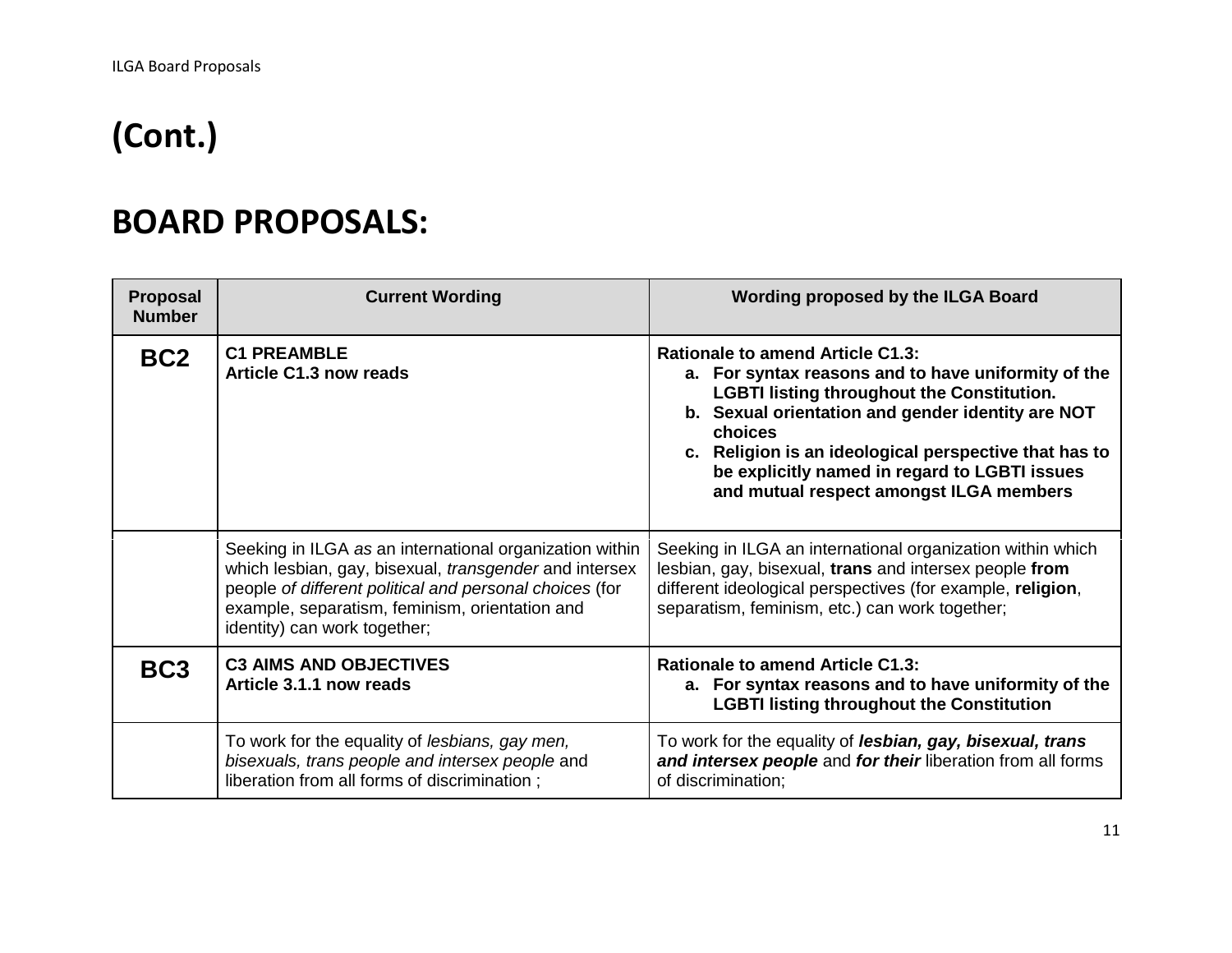| BC4             | <b>C6 INTERSEX SECRETARIAT</b><br>Article 6.3.2 now reads                                                                                                                                                                                                                                                                                                                                                                                                                                                                                                                                                                                                                                                                                                                                                           | <b>Rationale:</b><br>a. If (proposal number 1) the Secretariats' proposal<br>is not approved then: remove "trans and" in<br>conformity with the rest of the Secretariat's<br>tasks / responsibilities                                                                                                                                                                                                                                                                                                                                                                                                                                                                                                                                                                                                  |
|-----------------|---------------------------------------------------------------------------------------------------------------------------------------------------------------------------------------------------------------------------------------------------------------------------------------------------------------------------------------------------------------------------------------------------------------------------------------------------------------------------------------------------------------------------------------------------------------------------------------------------------------------------------------------------------------------------------------------------------------------------------------------------------------------------------------------------------------------|--------------------------------------------------------------------------------------------------------------------------------------------------------------------------------------------------------------------------------------------------------------------------------------------------------------------------------------------------------------------------------------------------------------------------------------------------------------------------------------------------------------------------------------------------------------------------------------------------------------------------------------------------------------------------------------------------------------------------------------------------------------------------------------------------------|
|                 | It is the responsibility of the Intersex Secretariat to:<br>a. Collect and compile information world-wide on<br>trans and intersex people, in close co-<br>operation with the Executive Board;<br>b. Develop actions in order to highlight intersex<br>issues:<br>c. Initiate and request articles world wide on<br>intersex issues for ILGA publications;<br>d. Attend relevant conferences within and outside<br>ILGA and make policy inputs to international<br>organizations and agencies;<br>e. Co-operate with other international<br>organizations on LGBTI rights and bodily<br>diversity issues<br>Co-ordinate and arrange intersex caucuses<br>f.<br>and workshops in co-operation with the group<br>planning for a World Conference;<br>g. Carry out tasks allocated to it by ILGA World<br>Conferences. | It is the responsibility of the Intersex Secretariat to:<br>a. Collect and compile information world-wide on<br>intersex people, in close co-operation with the<br><b>Executive Board:</b><br>b. Develop actions in order to highlight intersex issues;<br>c. Initiate and request articles world wide on intersex<br>issues for ILGA publications;<br>d. Attend relevant conferences within and outside ILGA<br>and make policy inputs to international organizations<br>and agencies;<br>e. Co-operate with other international organizations on<br>LGBTI rights and bodily diversity issues<br>f. Co-ordinate and arrange intersex caucuses and<br>workshops in co-operation with the group planning<br>for a World Conference;<br>g. Carry out tasks allocated to it by ILGA World<br>Conferences. |
| BC <sub>5</sub> | <b>C8 THE EXECUTIVE BOARD</b>                                                                                                                                                                                                                                                                                                                                                                                                                                                                                                                                                                                                                                                                                                                                                                                       | <b>Rationale:</b><br>a. In Article C8 a new paragraph C8.14 is added<br>which reads to conform with Swiss legal<br>requirements for tax exemption.                                                                                                                                                                                                                                                                                                                                                                                                                                                                                                                                                                                                                                                     |
|                 |                                                                                                                                                                                                                                                                                                                                                                                                                                                                                                                                                                                                                                                                                                                                                                                                                     | Board members act voluntarily and can only claim                                                                                                                                                                                                                                                                                                                                                                                                                                                                                                                                                                                                                                                                                                                                                       |